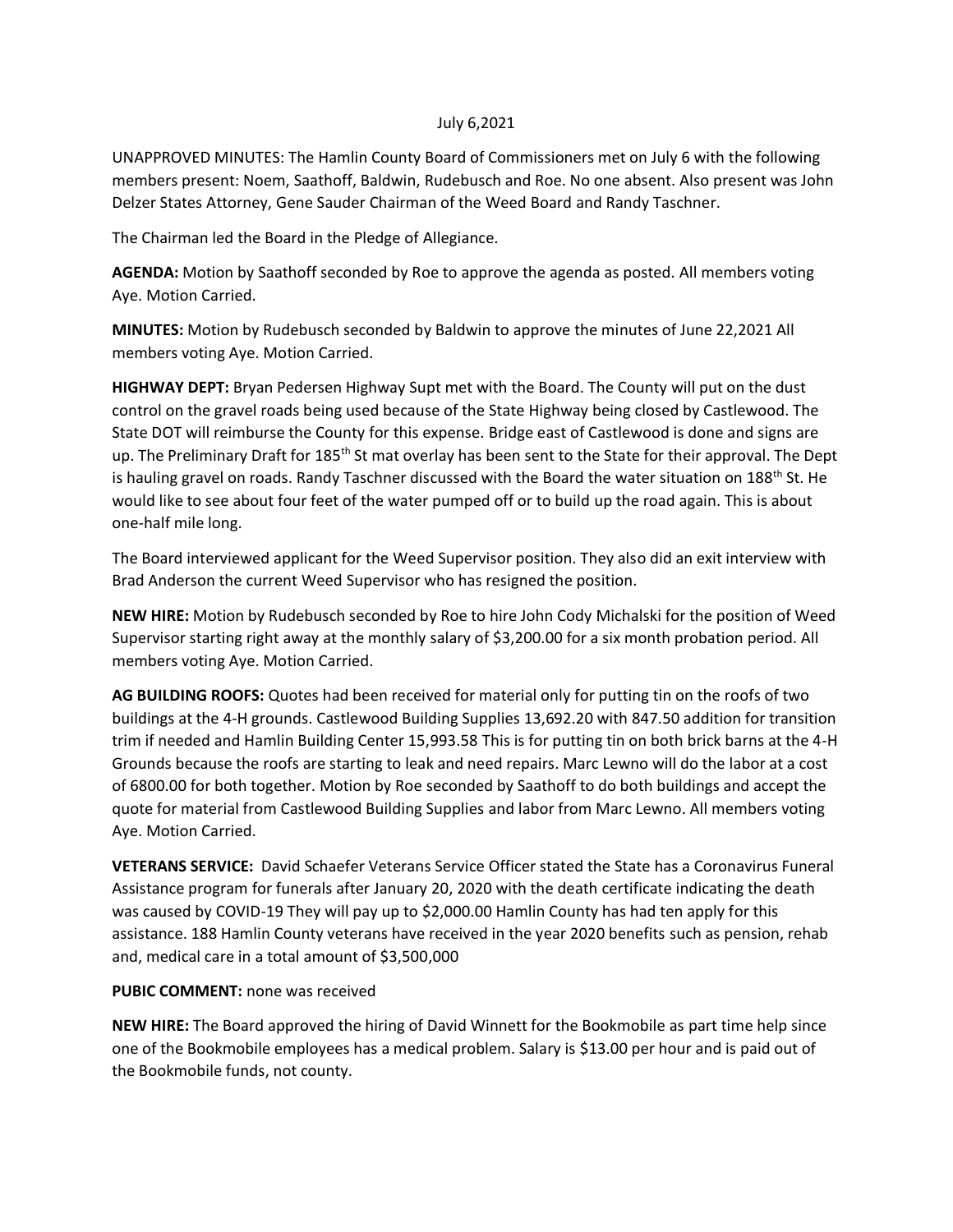**ZONING BOARD:** Leonard Kemnitz has resigned from the Zoning and Planning Board effective July 30 as he is moving back to Sioux Falls. The Board will look for a replacement for his position on the Board.

The Board reviewed the list of departments requests for 2022 budget. The Auditor gave a review of this and each Commissioner received a full budget to review before the next meeting.

**FUEL QUOTES:** June 24 in Hayti Diesel Hamlin Co Farmers Coop \$2.46 Farmers Union \$2.49 July 1 in Hayti E-30 Gas Hamlin Co Farmers Coop \$1.96 Farmers Union no bid. All bids do not contain certain taxes.

## **CLAIMS PAID:**

**COMMISSIONERS:** Jay Baldwin mileage 10.92 Hamlin County Publishing 526.02 Leland Roe mileage 8.40 Douglas Noem mileage 25.20 Randall Rudebusch mileage 47.46 Larry Saathoff mileage 35.28 Total gross salaries for complete dept 5100.00 benefits 1240.61 Total Commissioners expense 6993.89

**COURT:** Carmen Bremmon court interpretor 175.00 mileage 42.00

**AUDITOR:** Farmers Union gas 34.16 ITC phone 51.58 PMB state access 21.52 Total gross salaries for complete dept 4949.52 benefits 378.65 Total Auditors expense 5435.43

**TREASURER:** ITC phone 98.98 PMB state access 21.52 Total gross salaries for complete dept 9266.44 benefits 2524.89 Total Treasurers expense 11,911.83

**POSTAGE& COPIES:** Quadient Postage meter rental 170.60

**STATES ATTORNEY:** Delzer Law Secretary 750.00 ITC phone 86.61 Total gross salaries for complete dept 5255.00 benefits 1555.04 Total States Attorney expense 7646.65

**COURT APPOINTED ATTORNEY:** Bratland Law 10,955.10 Kennedy Pier Loftus 237.60

**COURTHOUSE MAINT:** Capital One-Wal Mart Supp 16.08 Bass Sanitation quarterly garbage serv 197.50 Culligan water 89.00 Dust Tex floor mats 86.32 Hayti Town water & sewer 47.50 Hillyard supp 493.16 ITC Internet 43.09 Menards Supp 282.20 Total gross salaries for complete dept 3022.00 benefits 1379.16 Total Courthouse Maint expense 5656.01

**DIRECTOR OF EQUALIZATION:** Connecting Point computer repairs 55.00 Hamlin County Publishing 51.00 ITC phone 281.09 McLeods Printing supp 55.90 Office Peeps supp 30.71 Total gross salaries for complete dept 7981.56 benefits 2339.33 Total Director of Equalization expense 10,794.59

**REGISTER OF DEEDS:** Farmers Union gas 34.16 ITC phone 567.83 PMB state access 21.51 Total gross salaries for complete dept 5416.40 benefits 739.32 Total Register of Deeds expense 6268.22

**ANIMAL BOUNTY:** Brantford Township gopher bounty 12.00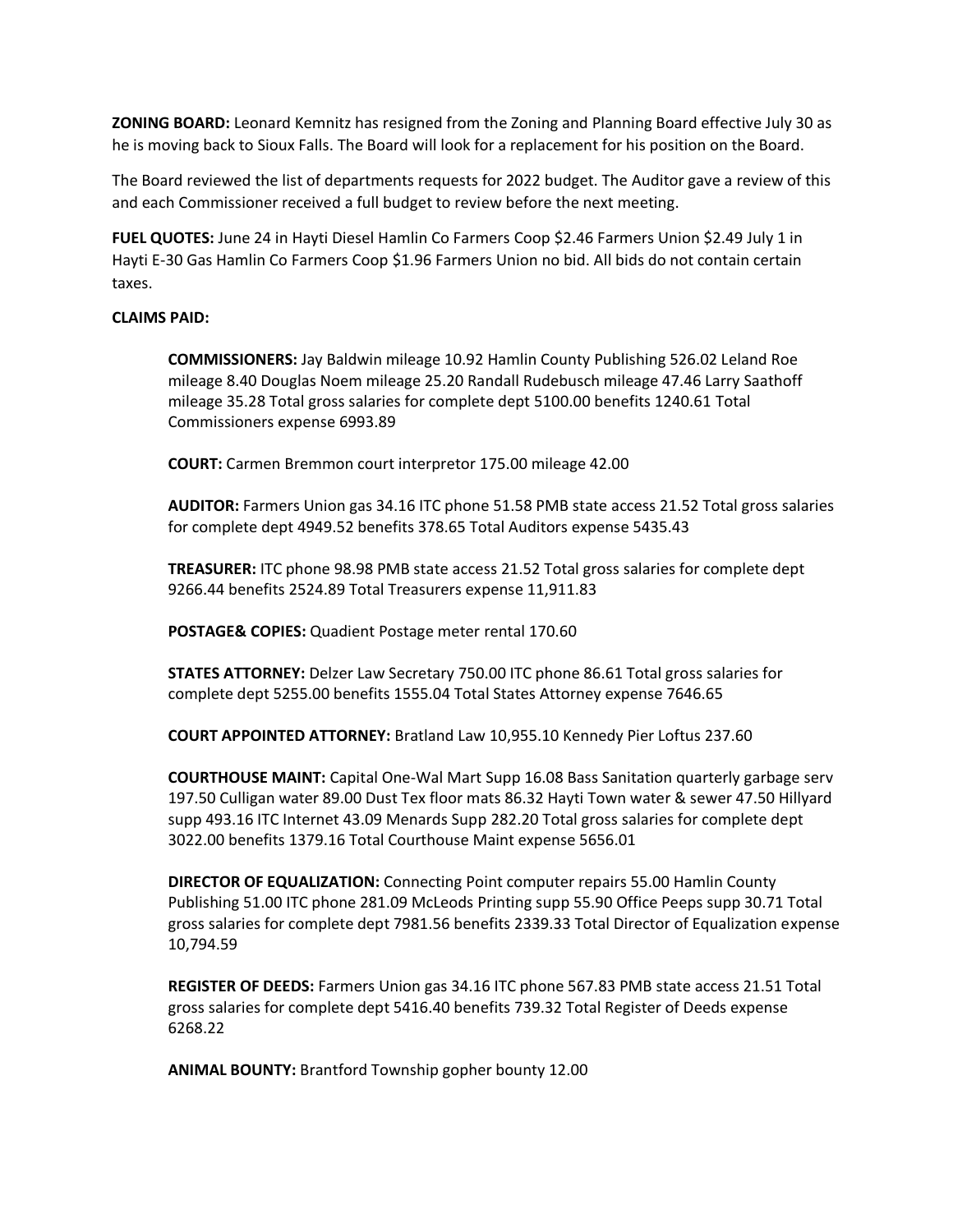**VETERANS SERVICE:** Total gross salaries for complete dept 950.00 benefits 129.70

**SHERIFF:** A&D Graphics repairs 350.00 Farmers Union gas 311.68 Galls Supp 84.80 ITC phone 230.07 Northern Safety Equipment 825.92 SD DOT gas 498.64 Two Way Supp 149.98 W.W. Tire tires 670.40 Whites Welding Equipment 2936.71 Total gross salaries for complete dept 27,806.41 benefits 7775.81 Total Sheriffs expense 41,640.42

**NURSE:** Total gross salaries for complete dept 2018.00 benefits 917.03

**JAIL:** Prairie Lakes blood tests 170.00

**LIEAP:** ITC phone 54.03

**RECREATION:** J&B Screen Printing Lake Norden Recreation 500.00 Recreation Supply Estelline Recreation 450.46

**EXTENSION:** Dakotan sub 35.00 Deb Goebel postage 14.70 ITC phone 99.48 Shayna Lamb judge 125.00 mileage 24.36 Office Peeps supp 104.00 Total gross salaries for complete dept 3533.00 benefits 1089.67 Total Extension expense 5025.21

**WEED:** Auto Value-Macs supp 85.78 Benco Products supp 337.60 Connecting Point computer 1319.00 Roger Greenfield mileage 14.28 H-D Electric Util 58.17 Hamlin Co Coop Diesel 78.97 Hamlin County Publishing 20.00 ITC phone 94.48 KDM Equipment repairs 241.55 Runnings supp 11.17 Gene Sauder mileage 14.28 Eric Smith mileage 5.04 Total gross salaries for complete dept 7031.00 benefits 1373.25 Total Weed expense 10,684.57

**ZONING:** Robbie Fedt mileage 21.84 Hamlin County Publishing 206.92 ITC phone 53.58 Leonard Kemnitz mileage 20.16 John Pantzke mileage 8.40 Richard Wiarda mileage 15.12 Stuart Schubloom mileage 9.24 Scott Popham mileage 6.72 Total Board Per diem 1375.00 benefits 109.11 Total Zoning expense 1826.09

**ROAD:** Basin Construction repairs 86,365.75 Bowes Construction hot mix 3797.06 Boyer Trucks parts 120.15 Butler supp 450.42 parts 581.11 Capital One-Wal Mart 138.33 Climate Control dust control to be reimbursed 4457.10 Bass Sanitation quarterly garbage service 197.50 Duininck hot mix 128,843.52 Estelline Community Oil fuel 1417.22 Estelline City Util 12.18 Farmers Union Fuel 2535.17 Flint Hills road oil 15,356.63 H-D Electric Util 508.39 Hamlin County Farmers Coop Fuel 4784.70 Hamlin County Publishing 20.00 Hayti Town Util 40.50 IMEG Prof Services 20,956.55 ITC phone 145.31 Lyle Signs supp 264.01 Blue Tarp-Macs supp 71.52 Ottertail Power Util 46.11 Rons Saw Sales repairs 123.65 parts 58.74 SD State Treasurer excise tax 699.45 True North Steel culverts 5112.30 Wheelco parts 42.40 Northwestern Energy Util 19.45 AT &T Cell phone 73.15 Visa cell phone 1.05 Total gross salaries for complete dept 37,072.00 benefits 10,976.85 Total Road expense 325,288.28

**911:** H-D Electric towers elect 85.68 ITC trunking charge 374.33 Trugreen spray chemical for around tower 200.00 Total 911 expense 660.01

**AG BUILDING:** Hayti Town water & sewer 40.50 ITC phone 84.23